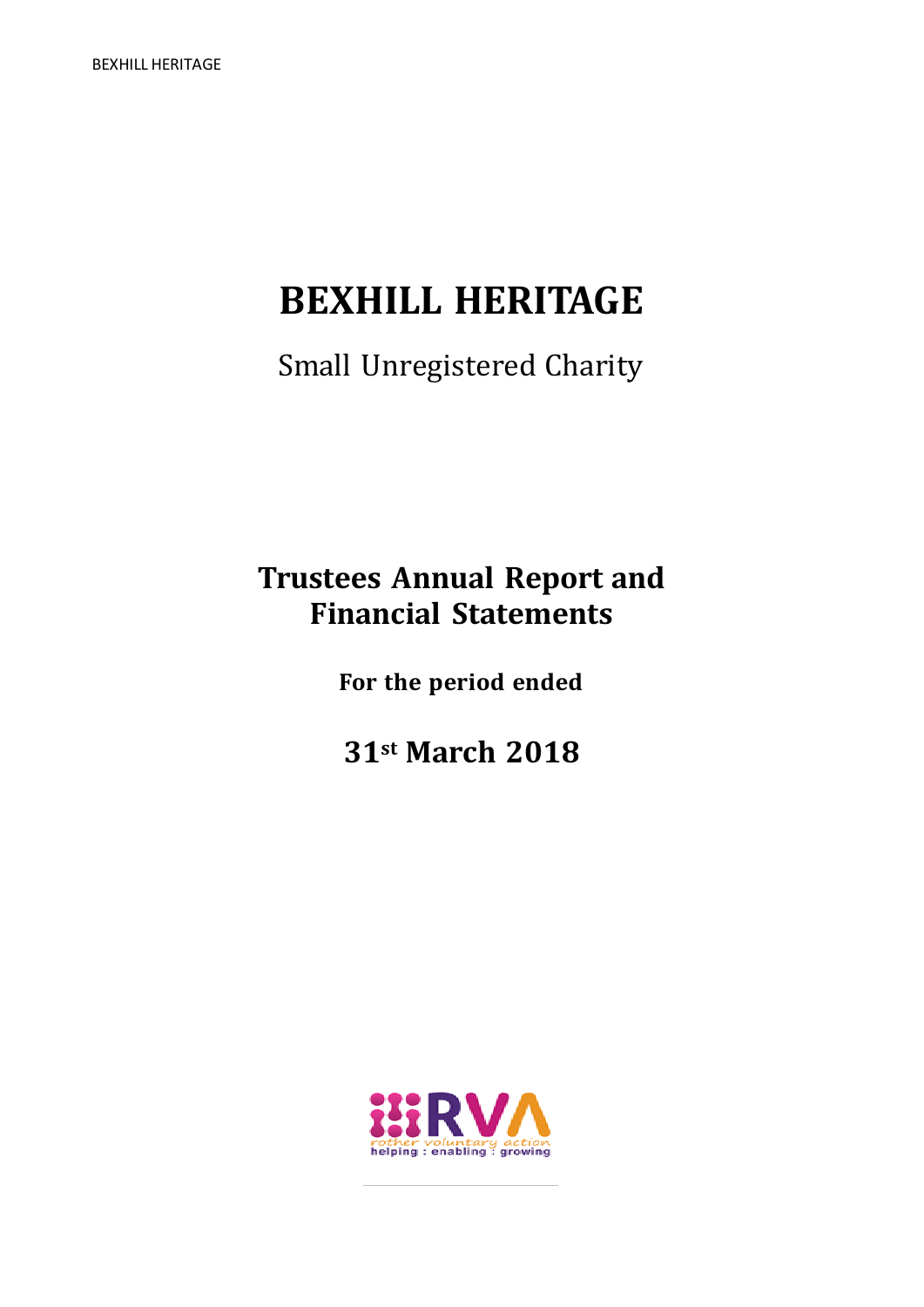# **CONTENTS OF THE FINANCIAL STATEMENTS**

# **FOR PERIOD ENDED 31 ST MARCH 2018**

# CONTENTS Page

| <b>Report of the Trustees</b>       |   |
|-------------------------------------|---|
| Receipts and Payments Account       | 5 |
| Statement of Assets and Liabilities | 6 |
| Independent Examiner's Report       | 7 |
| Notes to the Accounts               |   |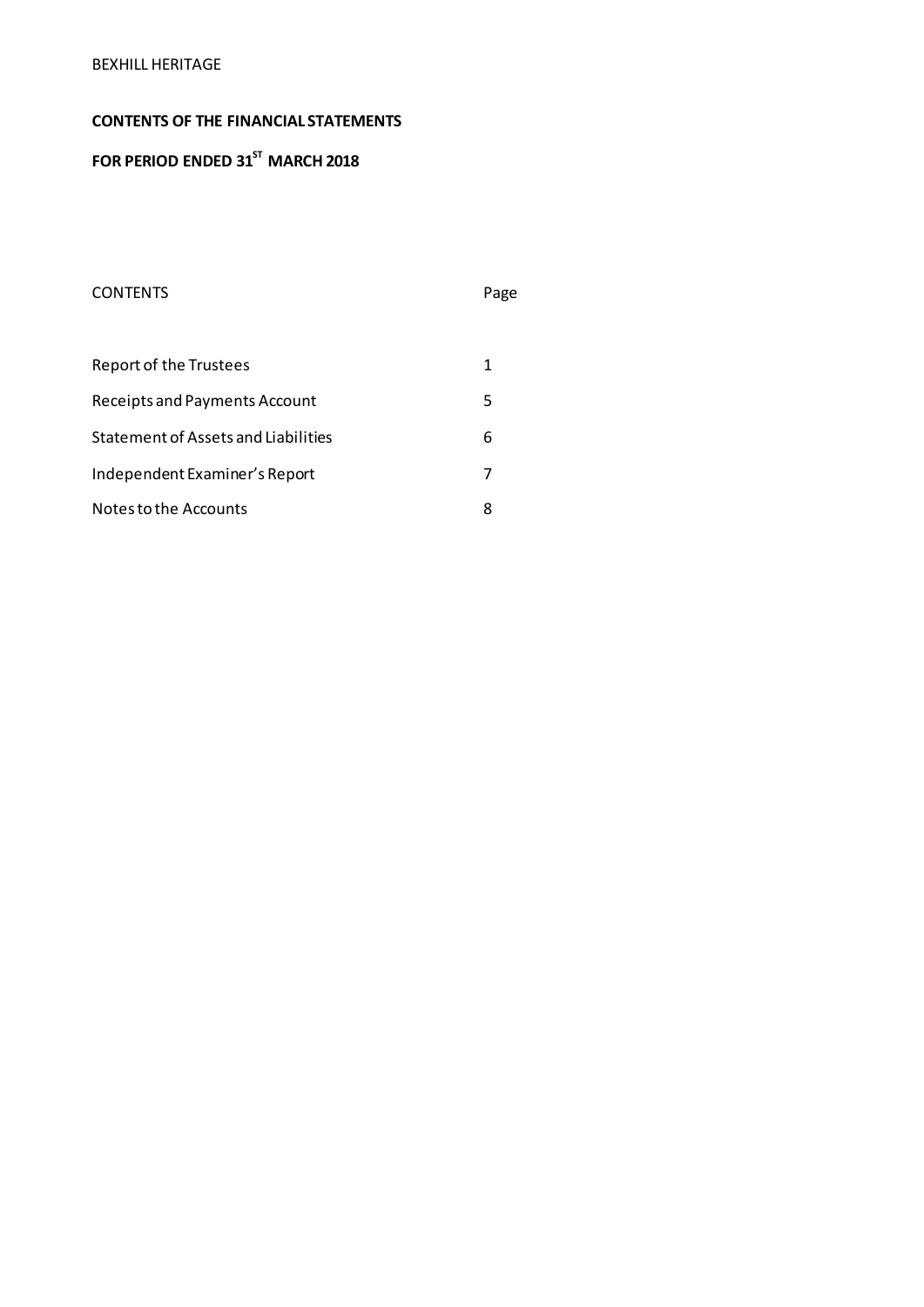.

# **TRUSTEES ANNUAL REPORT FOR THE PERIOD ENDED 31ST MARCH 2018**

The committee of Bexhill Heritage presents its annual report and financial statements for the period ended 31<sup>st</sup> March 2018.

# **ORGANISATIONAL INFORMATION**

| <b>Name of Community Group:</b> | <b>Bexhill Heritage</b>                                                                                                                                                           |
|---------------------------------|-----------------------------------------------------------------------------------------------------------------------------------------------------------------------------------|
| <b>Principal Address:</b>       | St. Barnabas Church, Bexhill                                                                                                                                                      |
| Legal Form:                     | <b>Small Unregistered Charity</b>                                                                                                                                                 |
| <b>Governing Document:</b>      | Constitution adopted on 7 <sup>th</sup> September 2017                                                                                                                            |
| Trustees:                       | Raymond Konyn (Founding Trustee/Chair)<br>Stephen Johnson (Founding Trustee/Treasurer)<br>Emily Leach (Founding Trustee/Secretary)<br>Alex Markwick (Trustee) - Elected Sept 2017 |
| <b>Committee Members:</b>       | Tony Teehan (Treasurer) - Elected Sept 2017<br>Simon Allan - Elected Sept 2017<br>David Beales - Elected Sept 2017<br>Paul Wright-Elected Sept 2017                               |
| <b>Bankers:</b>                 | Nat West Bank, Bexhill-on-Sea Branch, 9 Devonshire Road,<br>Bexhill-on-Sea, East Sussex, TN401GW                                                                                  |
| <b>Independent Examiners:</b>   | Lorraine Brown<br>Employee of<br>Rother Voluntary Action<br>47 London Road<br>Bexhill on Sea<br>East Sussex TN39 3JY                                                              |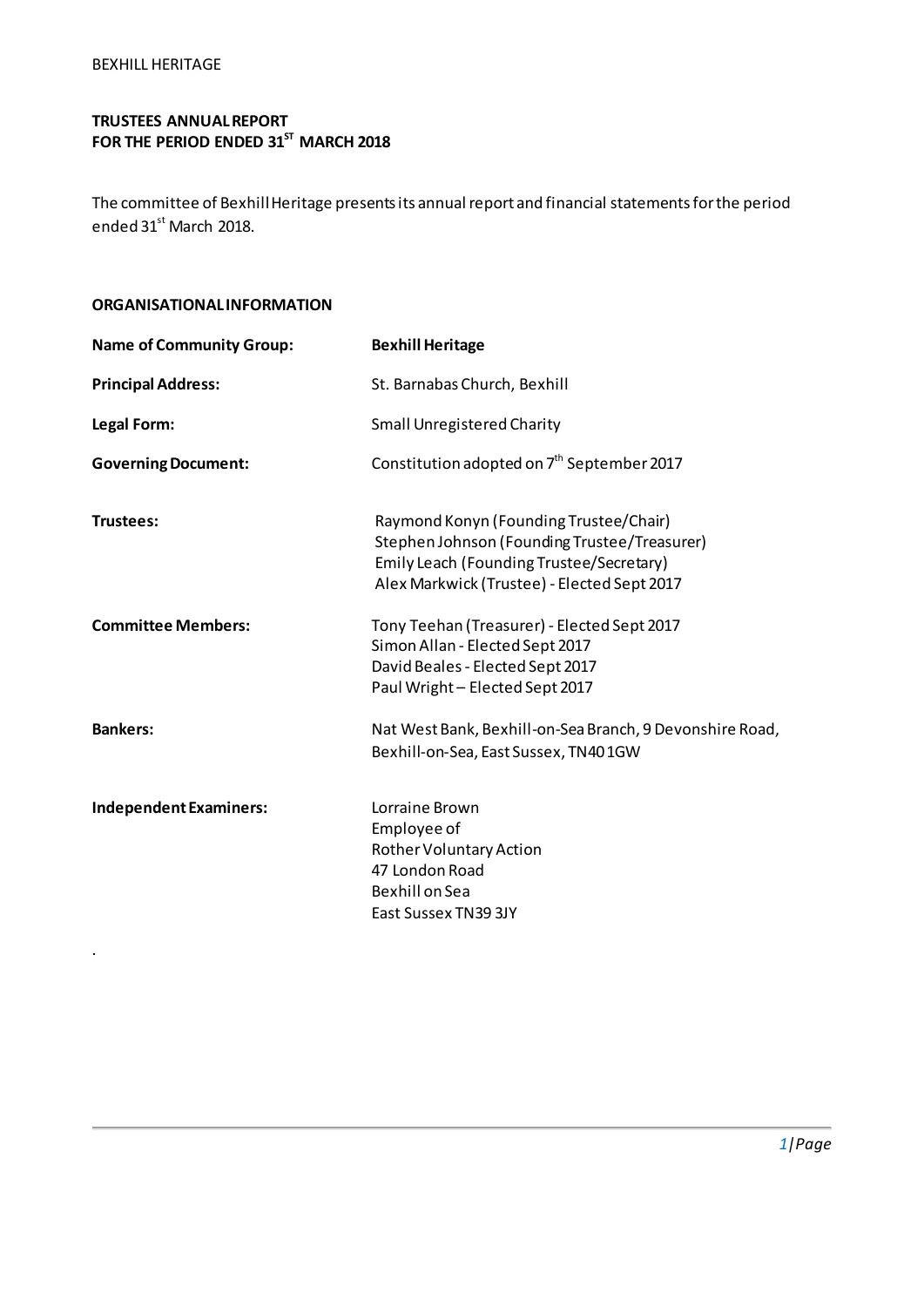# **TRUSTEES ANNUAL REPORT FOR THE YEAR ENDED 31ST MARCH 2017**

The trustees submittheir annual report and financial statements for Bexhill Heritage for the period ended  $31<sup>st</sup>$  March 2018.

# **STRUCTURE, GOVERNANCE AND MANAGEMENT**

Bexhill Heritage was formally established as a small unregistered charity founded by Trustees Raymond Konyn, Emily Leach and Stephen Johnson, and later joined by Alexis Markwick. Bexhill Heritage is governed by its constitution adopted on  $7<sup>th</sup>$  September 2017. Day to day management of the charity is vested in the Trustees, who are elected and co-opted under the terms of the Constitution. The Constitution states that Bexhill Heritage is a membership organisation. Its members exercise power through the Annual General Meeting and by the election of trustees and committee members.

#### **Board of Trustees**

There are currently four Trustees of Bexhill Heritage, supported by a number of committee members.

The Board of Trustees shall be administered by no less than three and no more than ten Trustees. Trustees and members will be elected for varying terms of office of between one and three years at the AGM each year. This ensures that at least one trustee can be replaced at each subsequent AGM and trustees do not reach the end of their terms of office, simultaneously. The names of the Trustees and committee members are shown on page 1 of this document.

The Trustees meet fourtimes a year in addition to frequent informal meetings. The committee will meet once a month and members will meet six times each year, including at the AGM, to receive trustee and committee reports, and to engage in activities linked to the charity's objects.

# **OBJECTIVES AND ACTIVITIES**

# **Objects:**

- To promote for the benefit of the public the conservation, protection and improvement of the built environment by encouraging high standards of architecture, environmental design and town planning in Bexhill and particularly within the *Bexhill Town Centre Conservation Area*.
- To advance the education of the public in the conservation, protection and improvement of the built environment by engaging Bexhill's residents and visitors in activities that stimulate an interest in and appreciation of the town's built architectural heritage.
- To inform, advise and support public authorities, architects, property developers, construction companies and property owners in the conservation, repair and development of Bexhill's heritage buildings and public open spaces.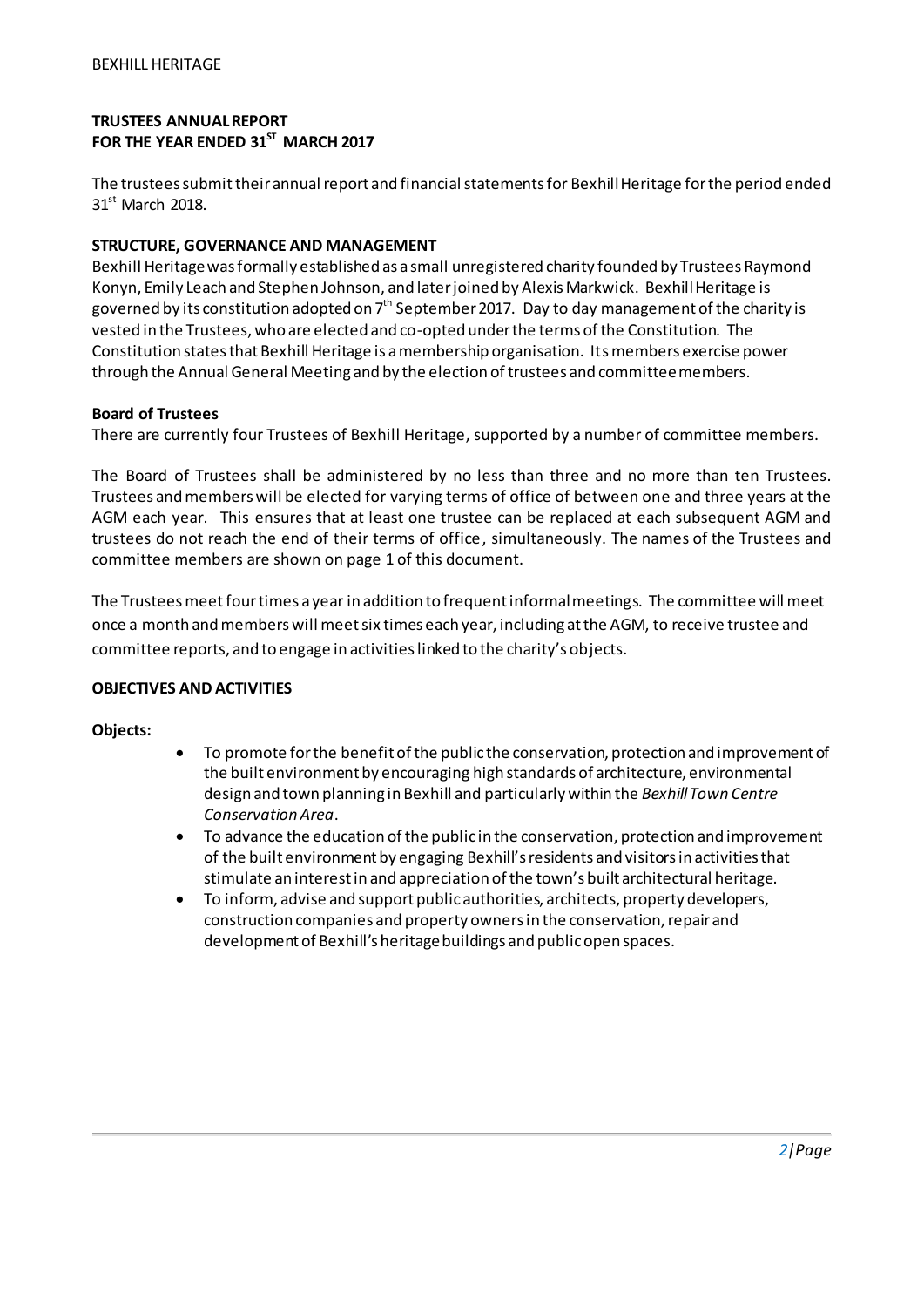# **TRUSTEES ANNUAL REPORT FOR THE PERIOD ENDED 31ST MARCH 2018**

#### **ACHIEVEMENTS, PERFORMANCE AND FUTURE PLANS**

#### **Achievement and Performance**

On 29<sup>th</sup> November 2017, Her Majesty's Revenue and Customs (HMRC) recognised Bexhill Heritage as a Charitable Company for Tax Purposes. As this recognition is sufficient for us to qualify for the government's Gift Aid scheme and has enabled *PayPal*and other similar organisations to accept our charitable tax status, the founding trustees decided that it was unnecessary, at this stage, to register with the Charity Commission. Such registration is compulsory for regulatory purposes once a charity achieves an annual income of £5,000. Our income for the financial year ended 2017/18 was in the region of £1,200.

We are indebted to Rother Voluntary Action who generously provided a Start Up grant of £200. This enabled the founding trustees to produce publicity materials, set up a website and fund a contact phone number. Without this support, our progress would have been slower. There have been other generous donations to date. Alexis Markwick donated the proceeds of work he had completed for the Highwoods Preservation Society, Tony Teehan has funded the charity's membership of the Victorian Society and Tony Lightly has donated fifty cards part of the proceeds from which can be retained by Bexhill Heritage. Otherwise our funds have been derived largely from membership subscriptions. By reclaiming Gift Aid from HMRC, we anticipate at least £200 of additional income. This will be recognised in the 2018/19 accounts.

We have applied for a grant of £1,730 from Bexhill Charter Trustees towards the restoration of West Station Clock and have also launched a special appeal from which we hope to raise at least a further £500. Other grant applications are pending, once suitable projects have been agreed and properly costed. To date we continue to seek sponsorship for our proposed Civic Pride Award. Our main items of expenditure in the seven months of operation during the 2017/18 financial year have related mainly to raising the profile of the charity and attracting members.

Membership stands at 77. Numbers joining Bexhill Heritage each month are presented in the table below.

| November    | December | January | February | March |
|-------------|----------|---------|----------|-------|
| $\sim$<br>ت |          | --      | ŦО       | ᅩᄼ    |

#### **Future Plans**

To continue the charity's work in the future, we must maintain our phone line, website and insurances. The monthly cost of these essential items is in the region of £25 per month. This means we require at least 30 members to continue a 'basic' level of operation.

The charity will hold its first AGM on  $11<sup>th</sup>$  April 2018 when we hope that more members will join an expanded committee to secure our charity's future. Trustees hope that, in time, members will step into one of the committee positions that were outlined in an email to members from the Chair in March 2018. Arrangements are being made for Rother Voluntary Action to officially examine our 2017/18 accounts. It is anticipated that this process will be completed in June 2018 and that final accounts can be presented to members in July. In the meantime, provisional accounts will be sent to members prior to the April AGM.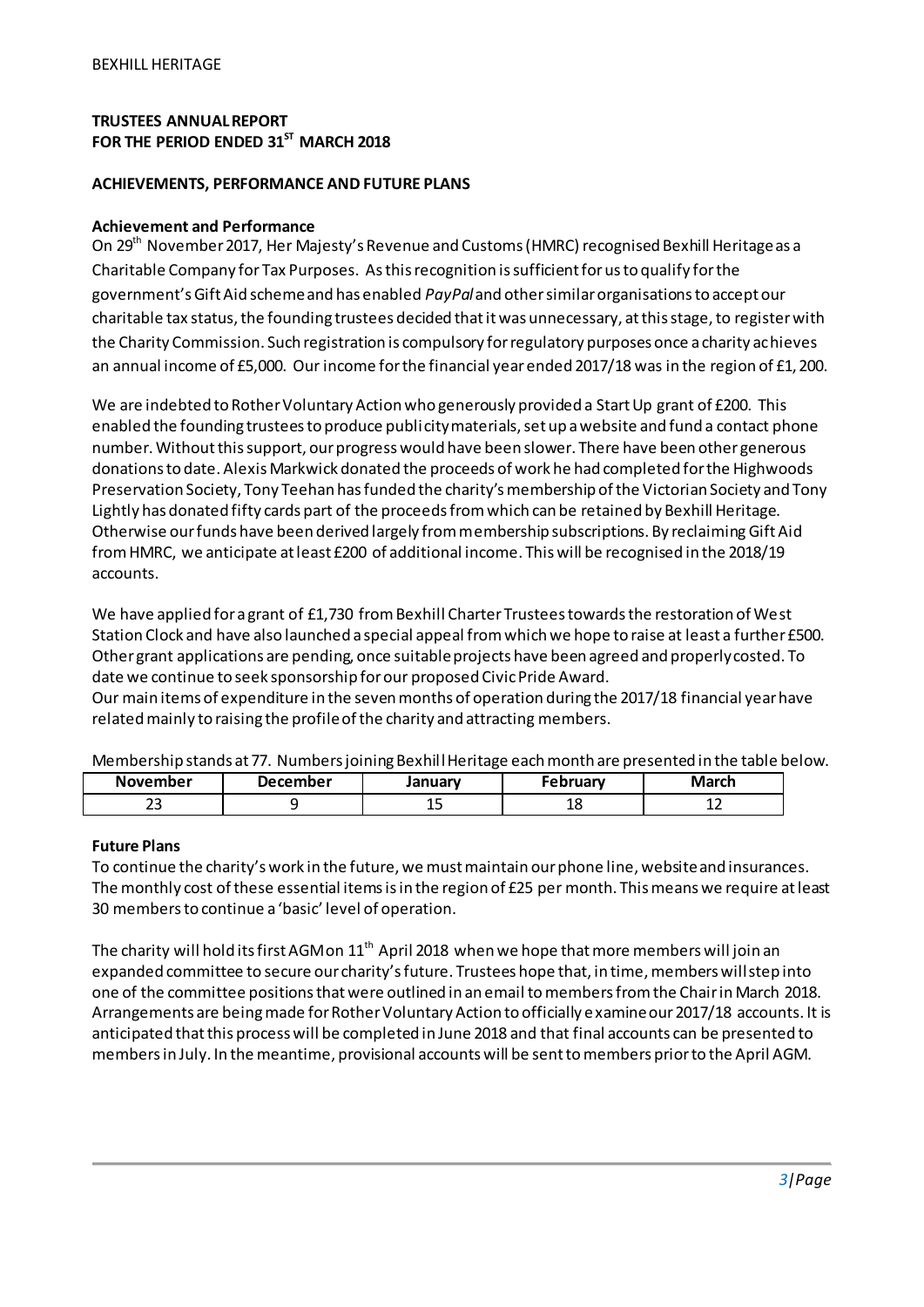# **TRUSTEES ANNUAL REPORT FOR THE PERIOD ENDED 31ST MARCH 2018**

#### **FINANCIAL REVIEW**

#### **Financial Position**

The Treasurer reported that the charity has worked hard to achieve a stable financial position.

Receipts in the year was £1,215.17 and payments £759.46 resulting in a small surplus of £455.71 which formed the total net fund reserve at  $31<sup>st</sup>$  March 2018

#### **RISKS, POLICIES AND SAFEGUARDS**

The Trustees regularly review the major risks faced by the organisation to establish policies and systems to mitigate those risks.

#### **Reserves and Investment Policies**

In line with guidance by the Charity Commission, the trustees regularly review the reserves of the charity and have adopted the policy that:

 Bexhill Heritage aim to build up its unrestricted reserves to the level of 25% of the charity's income to enable it to fulfil its objectives and financial plans.

#### **Insurance Policy**

Bexhill Heritage is insured with Ecclesiastical. Our policy includes £10 million Public Liability cover. This is the minimum required by Rother District Council for organisations carrying out assessments or working on buildings and structures for which it holds the freehold. Such cover is also required when we book a stall, staff an information point or hold a meeting in a public or private building, or as part of an event organised by a third party. We also hold £100,000 for Trustee Liability. The policy premium is £190 per annum.

#### **Other Policies**

Since the charity's foundation, trustees have approved the following policies:

- Data protection compliant with the General Data Protection Regulations for May 2018
- Health and safety including a risk assessment form
- Safeguarding of young people and vulnerable adults

We also have an event planning form and a development plan.

#### **PUBLIC BENEFIT**

The Trustees have considered their duty set out in Section 17 of the Charities Act 2011 to have due regard to public benefit guidance published by the Charity Commission, and in their opinion the foregoing report on the achievements and performance demonstrates that they have complied therewith.

| Signed on behalf of the charity's trustees: |  |
|---------------------------------------------|--|
|                                             |  |
| Raymond Konyn (Trustee/Chair)               |  |
|                                             |  |
| Stephen Johnson (Trustee/Treasurer)         |  |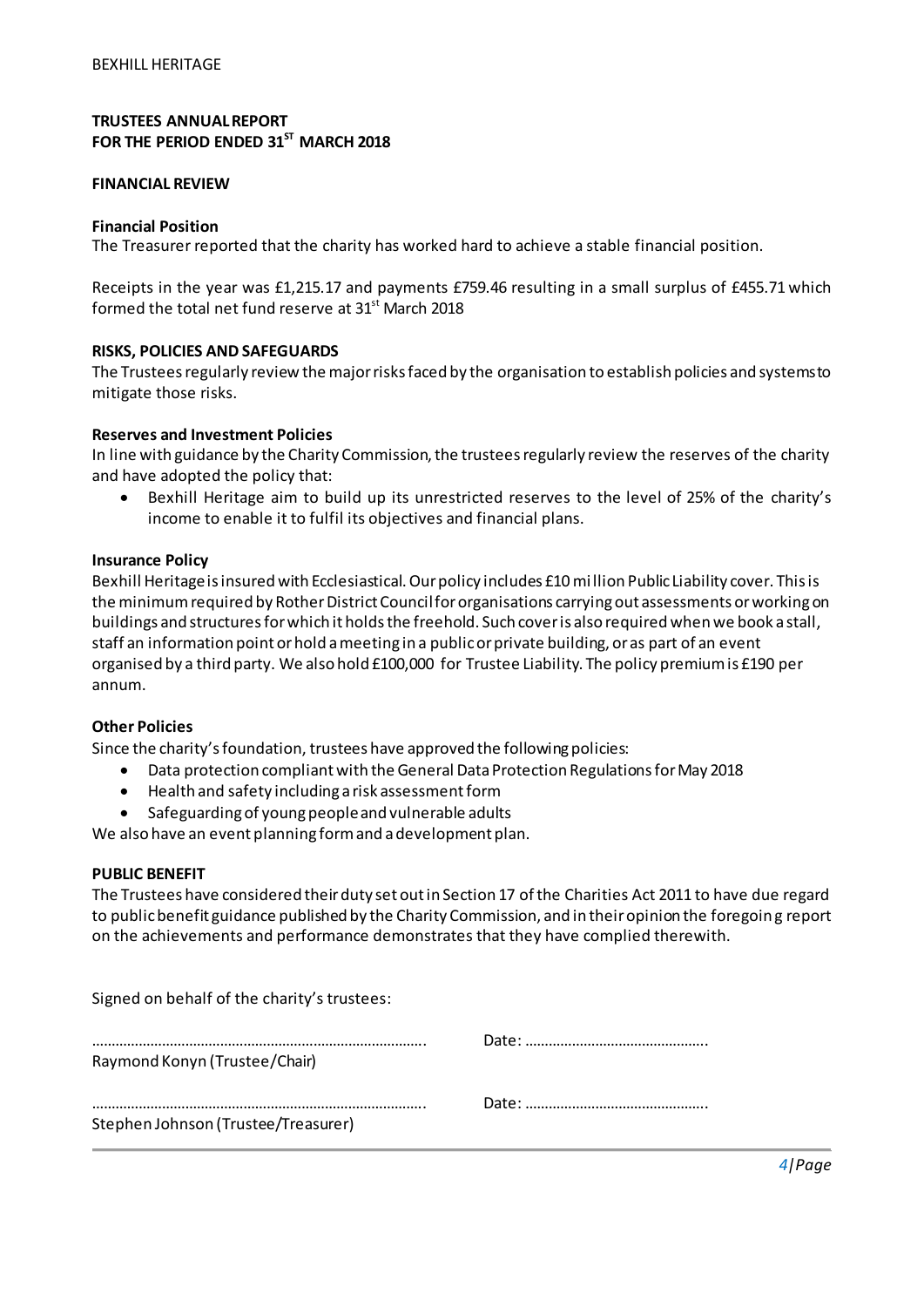# **RECEIPTS AND PAYMENTS ACCOUNT FOR THE PERIOD ENDED 31 ST MARCH 2018**

| 2017         |                                    |             |              |            | 2018         |
|--------------|------------------------------------|-------------|--------------|------------|--------------|
| Total        |                                    |             | Unrestricted | Restricted | <b>Total</b> |
| Funds        |                                    |             | Funds        | Funds      | <b>Funds</b> |
| £            |                                    | <b>Note</b> | £            | £          | £            |
|              | <b>Receipts</b>                    |             |              |            |              |
|              | Membership fees                    |             | 750.00       |            | 750.00       |
|              | Donations                          | 7           | 131.00       |            | 131.00       |
|              | Grants                             |             | 200.00       |            | 200.00       |
|              | <b>Income from Patrons</b>         | 4           |              | 110.00     | 110.00       |
|              | Gift Aid                           |             |              |            |              |
|              | Income from catering               |             | 14.16        |            | 14.16        |
|              | Miscellaneous                      |             | 10.01        |            | 10.01        |
| $\mathbf 0$  | <b>Total Receipts</b>              |             | 1,105.17     | 110.00     | 1,215.17     |
|              | <b>Payments</b>                    |             |              |            |              |
|              | Postage                            |             | 6.45         |            | 6.45         |
|              | Telephone                          |             | 27.35        |            | 27.35        |
|              | Commission for sale of cards       |             | 8.00         |            | 8.00         |
|              | PayPal fees                        |             | 12.31        |            | 12.31        |
|              | Web hosting fees                   |             | 48.14        |            | 48.14        |
|              | <b>Bank Charges</b>                |             |              |            |              |
|              | Venue hire                         |             | 95.00        |            | 95.00        |
|              | Marketing                          | 8           | 141.95       |            | 141.95       |
|              | <b>Printing and Stationery</b>     |             | 78.43        |            | 78.43        |
|              | Professionalfees                   | 5           | 50.00        |            | 50.00        |
|              | Insurance                          |             | 63.53        |            | 63.53        |
|              | Mailbox rental                     |             | 54.24        |            | 54.25        |
|              | Membership                         | 9           | 62.00        |            | 62.00        |
|              | Materials                          | 4           | 15.60        | 72.22      | 87.82        |
|              | Equipment and Assets expensed      | 10          | 24.24        |            | 24.24        |
| 0            | <b>Total Payments</b>              |             | 687.24       | 72.22      | 759.46       |
|              | Net receipts/(payments)            |             |              |            |              |
|              | Cash funds at start of this period |             |              |            |              |
|              | Transfers between funds            |             |              |            |              |
| $\mathbf{0}$ | Cash funds at end of this period   |             | 417.93       | 37.78      | 455.71       |
|              |                                    |             |              |            |              |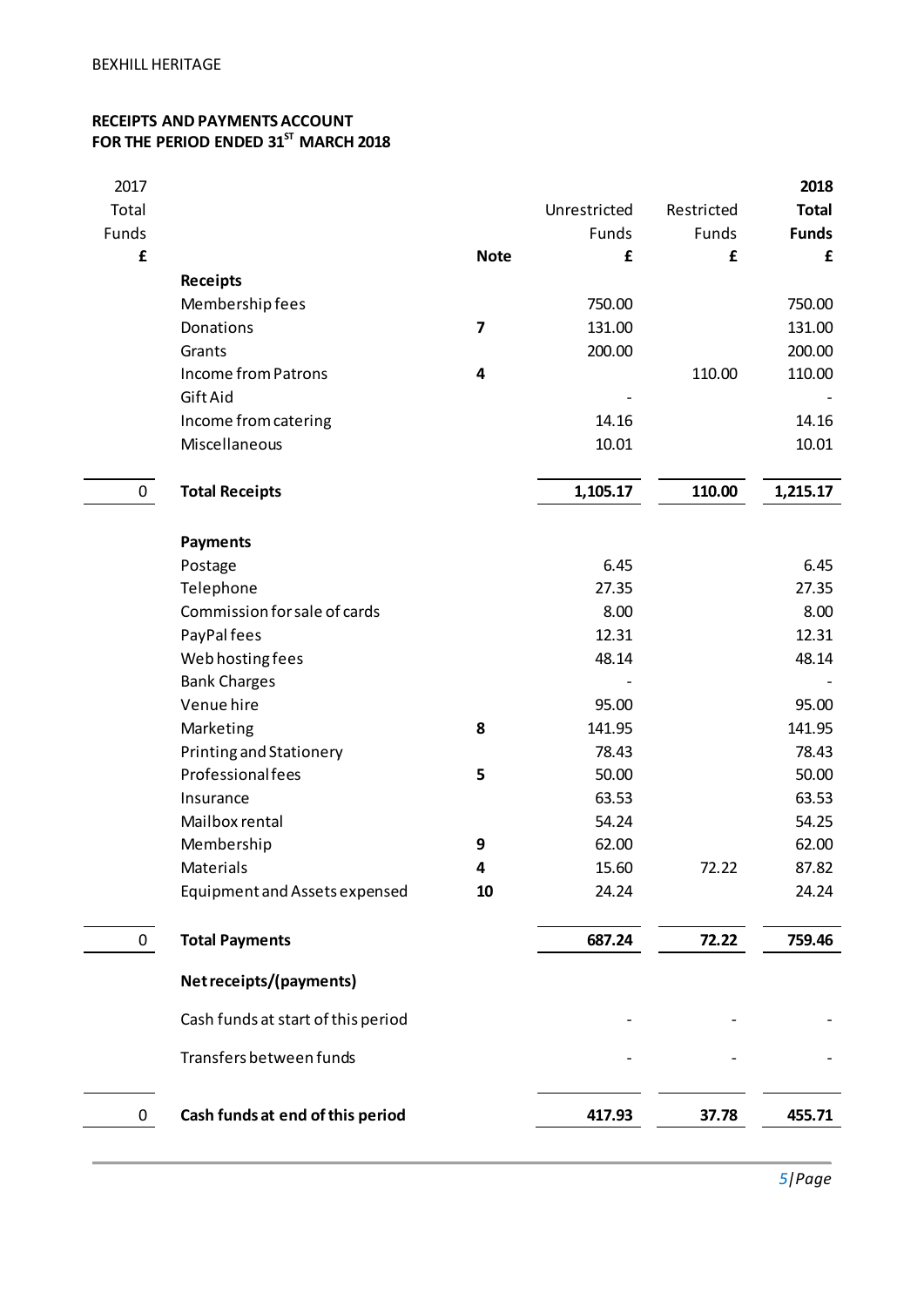#### **STATEMENT OF ASSETS AND LIABILITIES AT 31 MARCH 2018**

| 2017<br>£ |                                           | <b>Note</b> | 2018<br>£ |
|-----------|-------------------------------------------|-------------|-----------|
|           |                                           |             |           |
|           | <b>Cash assets</b>                        |             |           |
|           | Bank current account                      |             | 505.71    |
|           | PayPal account                            |             | 0.00      |
|           | Cash in hand                              |             |           |
|           |                                           |             | 505.71    |
|           |                                           |             |           |
|           | <b>Other monetary assets</b>              |             |           |
|           | Debtors-Gift Aid (HMRC)                   | 6           |           |
|           |                                           |             |           |
|           |                                           |             |           |
|           | Assets retained for the charity's own use |             |           |
|           |                                           |             |           |
|           | <b>Liabilities</b>                        |             |           |
|           | Creditors                                 | 5           | (50.00)   |
|           |                                           |             | (50.00)   |
|           |                                           |             |           |
|           |                                           |             |           |
|           | <b>NetFunds</b>                           |             | 455.71    |
|           | <b>Unrestricted Funds</b>                 |             |           |
|           |                                           |             | 417.93    |
|           | <b>Restricted Funds</b>                   |             | 37.78     |
|           | <b>Funds of the Charity</b>               |             | 455.71    |
|           |                                           |             |           |

These financial statements are accepted on behalf of the charity by:

…………………………………………………………….. Date ………………………………………………….. Stephen Johnson (Trustee/Treasurer)

……………………………………………………………… Date: ………………………………………………... Raymond Konyn (Trustee/Chair)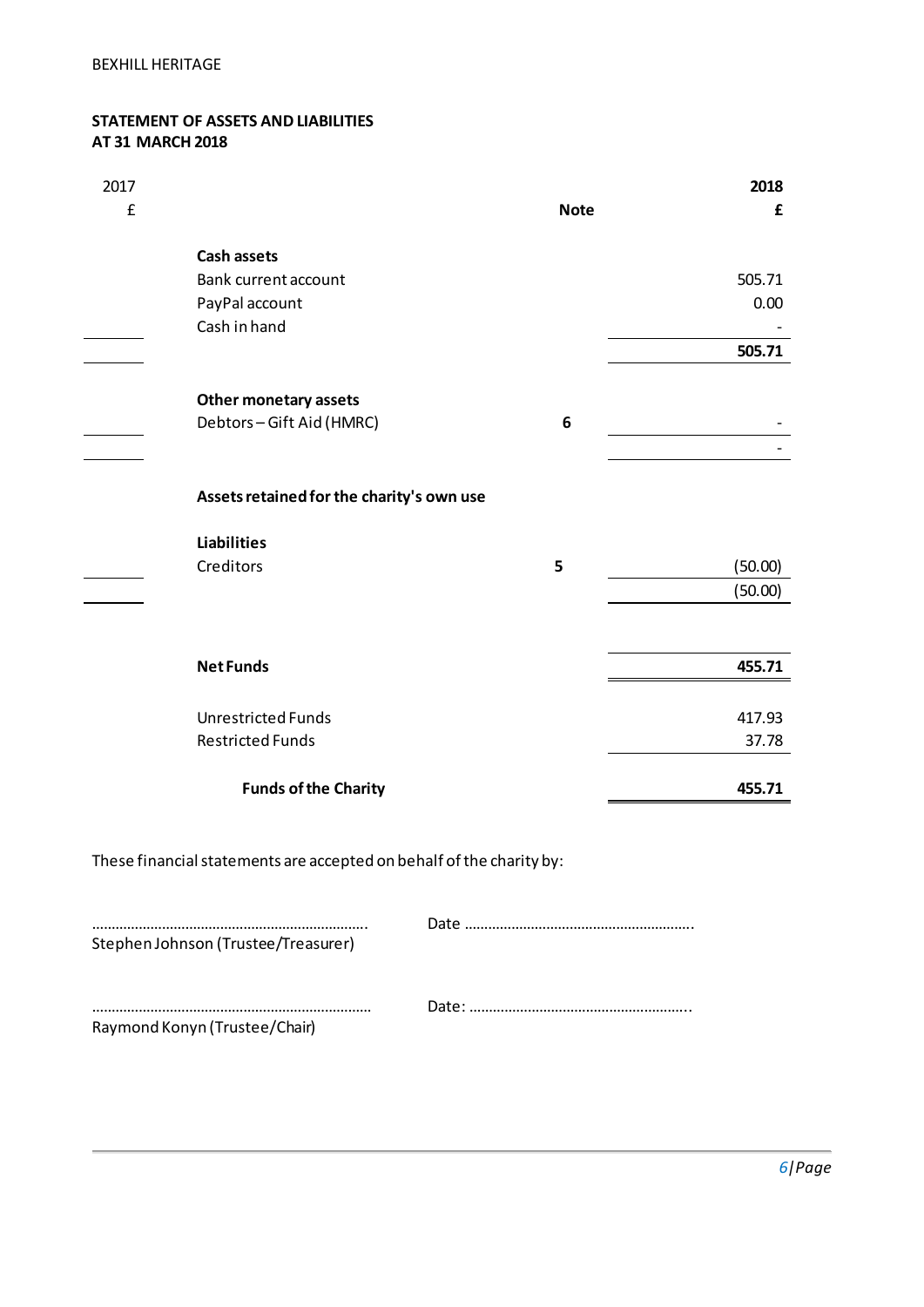# **INDEPENDENT EXAMINER'S REPORT TO THE TRUSTEES OF BEXHILL HERITAGE FOR THE PERIOD ENDED 31 ST MARCH 2018**

I report on the accounts of Bexhill Heritage for the period ended 31 March 2018 which are set out on pages 1 to 9.

#### **Respective responsibilities of trustees and examiner**

The charity's trustees are responsible for the preparation of the accounts. The trustees consider that an audit is not required for this year under section 144 of the Charities Act 2011 (the Charities Act) and that an independent examination is needed.

It is my responsibility to:

- examine the accounts under section 145 of the Charities Act 2011,
- to follow the procedures laid down in the general Directions given by the Charity Commission (under section 145(5)(b) of the Charities Act 2011, and
- to state whether particular matters have come to my attention.

#### **Basis of independent examiner's report**

My examination was carried out in accordance with General Directions given by the Charity Commission. An examination includes a review of the accounting records kept by the charity and a comparison of the accounts presented with those records. It also includes consideration of any unusual items or disclosures in the accounts and seeking explanations from the trustees concerning any such matters. The procedures undertaken do not provide all the evidence that would be required in an audit, and consequently no opinion is given as to whether the accounts present a 'true and fair' view and the report is limited to those matters set out in the statement below.

#### **Independent examiner's statement**

In connection with my examination, no matter has come to my attention:

- 1. which gives me reasonable cause to believe that in any material respect the requirements:
	- to keep accounting records in accordance with section 130 of the Charities Act 2011; and
	- to prepare accounts which accord with the accounting records and comply with the accounting requirements of the 2011 Act

have not been met; or

2. to which, in my opinion, attention should be drawn in order to enable a proper understanding of the accounts to be reached.

|                                     | Dated: |
|-------------------------------------|--------|
| L. Brown                            |        |
| Employee of Rother Voluntary Action |        |

Signed: ……………………………………………………. Dated: …………………………………….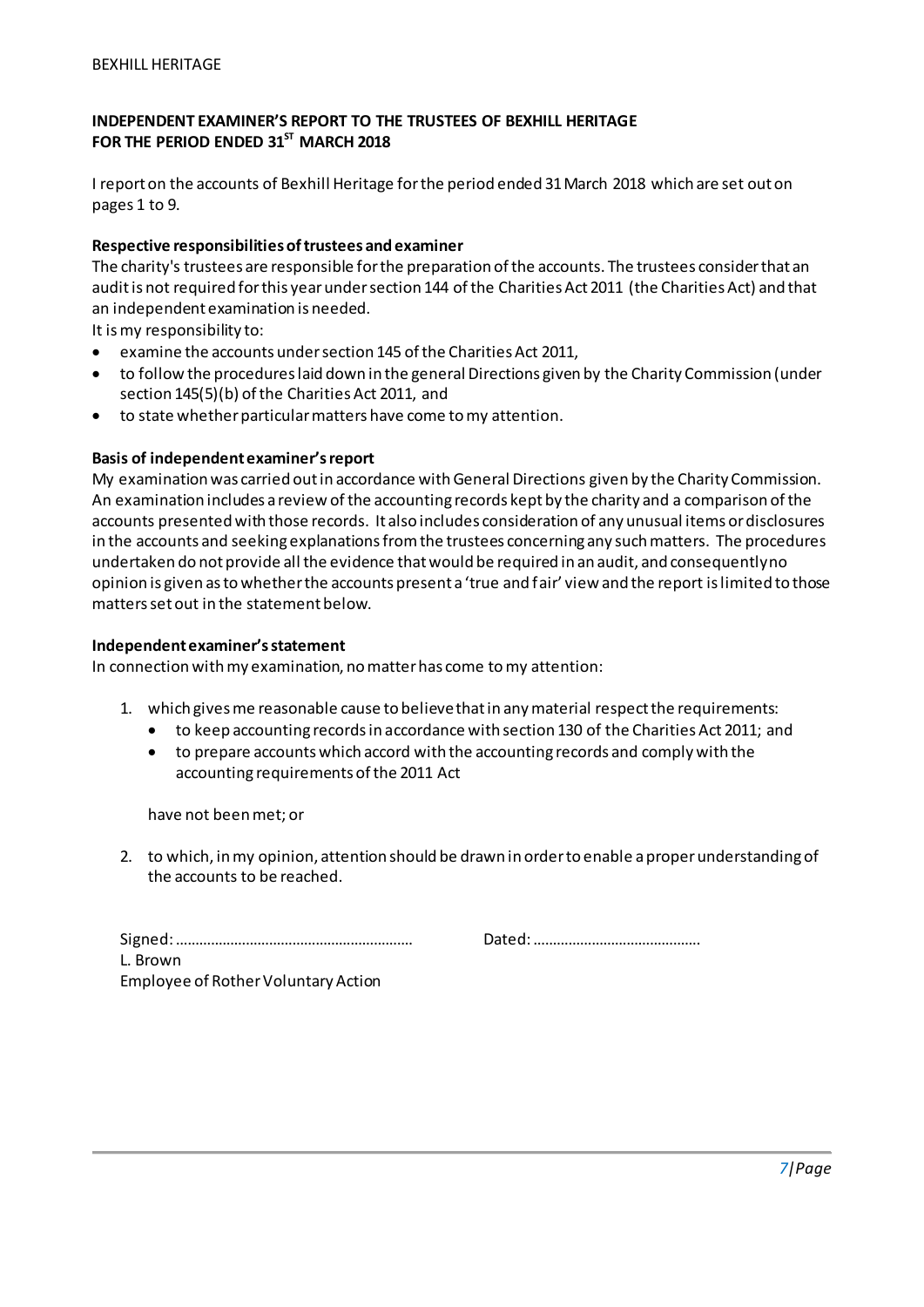# **NOTES TO THE ACCOUNTS FOR THE PERIOD ENDED 31ST MARCH 2018**

#### **1. Receipts and Payments accounts**

Receipts and payments accounts are statements that summarise the movement of cash into and out of the organisation during the financial year. In this context "cash" includes cash equivalents, for example, bank accounts where cash can be readily withdrawn to pay for debts as they become due.

# **2. Trustees' remuneration and benefits**

Trustees received no remuneration or benefits in this period

#### **Trustees' expenses**

During the year there were no expenses paid to Trustees exceptfor reimbursement of out of pocket expenses paid to Steve Johnson £169.84, Alex Markwick £14.99 and Raymond Konyn £126.50. Those expenses have been allocated against the relevant cost category in the accounts.

#### **3. Previous period comparison**

The financial year end of the charity is  $31<sup>st</sup>$  March. The previous period's figures have not been included for comparison, as the charity was formed on  $7<sup>th</sup>$  September 2017.

#### **4. Restricted fund**

These are funds given to the charity, subject to specific restrictions set by the donor, but still within the general objects of the charity.

**£**

| Patron Funds:                   |        |
|---------------------------------|--------|
| Receipts (Restricted):          |        |
| Silver patrons - WSC            | 50.00  |
| Bronze patrons-WSC              | 60.00  |
|                                 |        |
|                                 | 110.00 |
|                                 |        |
| Payments (Restricted):          |        |
| Environmental Kits - WSC        | 54.87  |
| Glaziers putty & sealants - WSC | 17.35  |
|                                 |        |
|                                 | 72.22  |
|                                 |        |
|                                 |        |
| Net Restricted Fund Balance     | 37.78  |
|                                 |        |
|                                 |        |